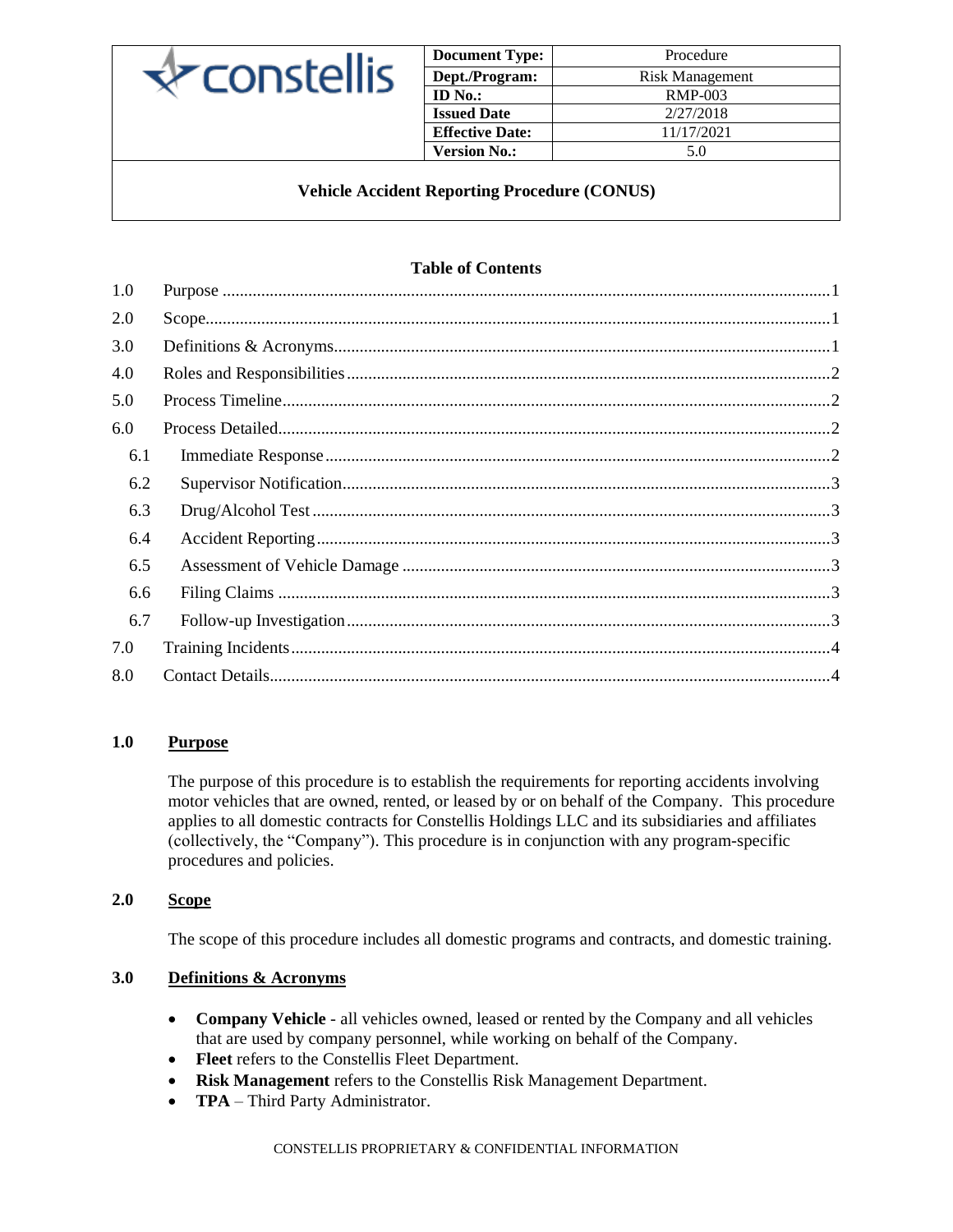• **Vehicle Operator** – The driver of the vehicle at the time of the accident.

### <span id="page-1-0"></span>**4.0 Roles and Responsibilities**

All site/project managers and field supervisors are responsible for following these procedures and for the timely reporting of all vehicle accidents and all events resulting in damage to the vehicle.

Risk Management is solely responsible for overseeing Worker's Compensation and auto insurance.

Fleet is responsible for overseeing the upkeep and maintenance of all owned and leased company vehicles.

### <span id="page-1-1"></span>**5.0 Process Timeline**

| <b>Timeline from</b> | <b>Event</b>                                                                               | <b>Responsibility</b>                         |
|----------------------|--------------------------------------------------------------------------------------------|-----------------------------------------------|
| <b>Incident</b>      |                                                                                            |                                               |
| Immediate            | Vehicle Operator:                                                                          | Vehicle Operator                              |
|                      | Stops vehicle and ensures safety of self and<br>others                                     |                                               |
|                      | Contacts emergency services (if necessary)<br>٠                                            |                                               |
|                      | Collects information using Constellis Domestic<br>$\bullet$<br><b>Auto Incident Report</b> |                                               |
| Within 1 hour        | Report to Supervisor                                                                       | Vehicle Operator                              |
| Within 2 hours       | Contact HR to determine if an alcohol or blood test is<br>needed.                          | <b>Immediate Supervisor</b><br>Director of HR |
| Within 24 hours      | Submit accident report to autoincident@constellis.com                                      | Supervisor                                    |
| Within 72 hours      | Conduct follow-up investigation.                                                           | Site Manager                                  |
| As Applicable        | Assess vehicle damage and determine next steps.                                            | <b>Fleet Department</b>                       |
| As Applicable        | <b>Risk Management:</b>                                                                    | <b>Risk Management</b>                        |
|                      | Reviews accident report<br>٠                                                               | Department                                    |
|                      | Submits insurance claims, if necessary<br>٠                                                |                                               |
|                      | If damages and/or injuries to third party,<br>٠                                            |                                               |
|                      | forwards contact information to TPA                                                        |                                               |

#### <span id="page-1-2"></span>**6.0 Process Detailed**

### <span id="page-1-3"></span>**6.1 Immediate Response**

Immediately following the accident, the vehicle operator shall take all necessary steps to ensure his/her safety as well as the safety of others involved. If there are injuries involved, or if the accident involves multiple vehicles, emergency services shall be contacted and a police report will be requested.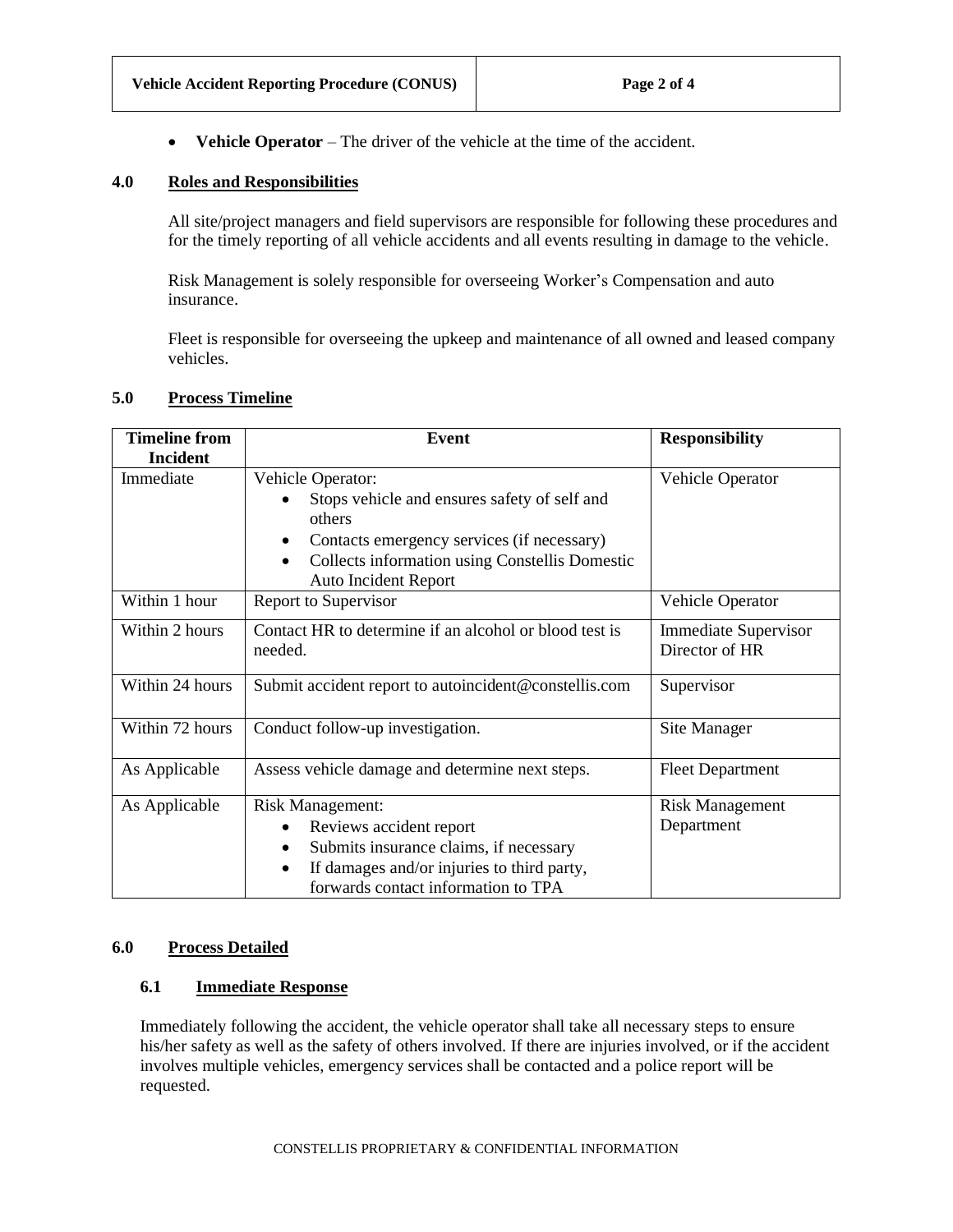The vehicle operator shall collect information using the Constellis Domestic Auto Incident Report*.* A blank copy of the Constellis Domestic Auto Incident Report will be kept in the glove compartment of each Constellis owned and leased vehicle. The report is also available on the Constellis SharePoint site. It is extremely important to provide accurate and detailed information as the evidence collected at the scene will be used to file claim reports and may be critical in defending a lawsuit.

# <span id="page-2-0"></span>**6.2 Supervisor Notification**

Regardless of severity, the vehicle operator must report the accident to his/her immediate supervisor within one hour of the incident. Constellis personnel shall follow program-specific procedures for reporting, and full details of the accident must be provided.

# <span id="page-2-1"></span>**6.3 Drug/Alcohol Test**

Upon notification, the vehicle operator's supervisor shall immediately contact Human Resources to determine if a drug and alcohol test is needed. If a test is required, Human Resources shall make the necessary arrangements to complete within two (2) hours of the accident.

# <span id="page-2-2"></span>**6.4 Accident Reporting**

The supervisor shall forward the completed Constellis Domestic Auto Incident Report and any potential claims to [autoincident@constellis.com](mailto:autoincident@constellis.com) within 24 hours of the incident. The email feed will automatically distribute the report to Risk Management, Fleet, and Safety.

It is extremely important to provide complete and accurate information as soon as possible after the accident to allow prompt adjusting and settlement before a simple claim has an opportunity to become a large lawsuit.

In the event of an accident, coordination with our insurance company will only be accomplished by Risk Management. Project personnel shall not make direct contact with our insurance company nor that of any other party.

# <span id="page-2-3"></span>**6.5 Assessment of Vehicle Damage**

Upon receipt of the accident report, Fleet will review the details and determine the next steps for addressing physical damage, as needed.

# <span id="page-2-4"></span>**6.6 Filing Claims**

Upon receipt of the initial accident report, Risk Management shall review the details and submit an insurance claim, if necessary. If there is an injury to an employee, the Domestic Worker's Compensation Procedure will be followed. If there is damage or injury to a third party, Risk Management will forward contact information for the third party to the applicable Third Party Administrator (TPA).

# <span id="page-2-5"></span>**6.7 Follow-up Investigation**

Within 72 hours of the accident, the site shall conduct an investigation to determine the root cause of the accident and submit a written report to [autoincident@constellis.com.](mailto:autoincident@constellis.com)